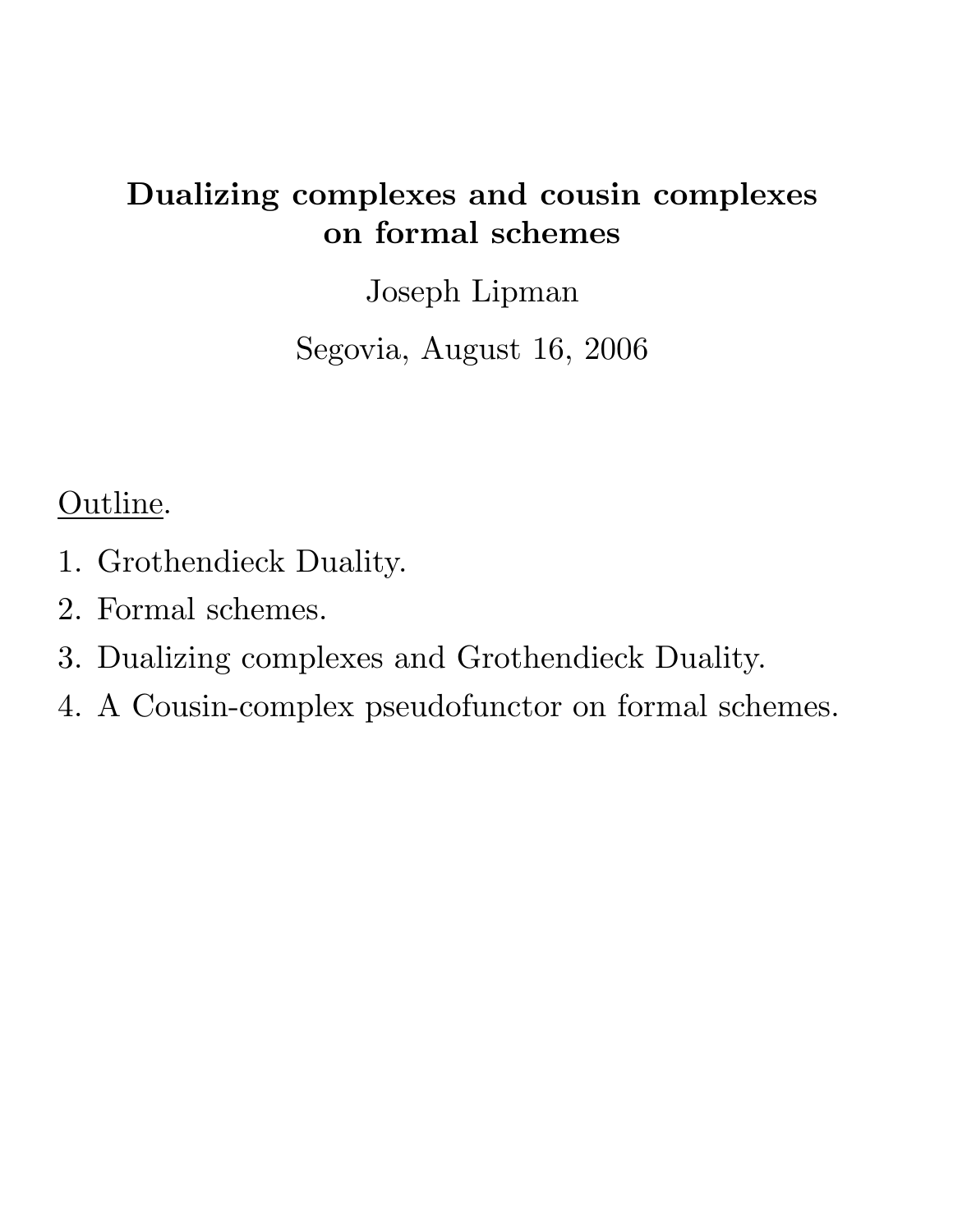# **1. Grothendieck Duality.**

First, a couple of definitions:

For a scheme  $X$ ,  $\mathbf{D}_{\mathsf{c}}^{+}(X)$  (resp.  $\mathbf{D}_{\mathsf{qc}}^{+}(X)$ ) is the full subcategory of the derived category  $\mathbf{D}(X)$  with objects those complexes whose homology sheaves are coherent (resp. quasi-coherent) and are zero in sufficiently large negative degree.

A (*contravariant*) *pseudofunctor* (or 2*-functor* ) *on a category* **S** assigns to each  $X \in \mathbf{S}$  a category  $\mathbf{X}^*$ , to each map  $f: X \to Y$  a functor  $f^{\sharp}: \mathbf{Y}^{\#} \to \mathbf{X}^{\#}$  (with  $1^{\sharp} = 1$ ), and to each map-pair  $X \stackrel{f}{\longrightarrow} Y \stackrel{g}{\longrightarrow} Z$  a functorial isomorphism

$$
d_{f,g}\colon f^\sharp g^\sharp \to (gf)^\sharp
$$

satisfying  $d_{1,g} = d_{g,1}$  = identity, and "associativity": for any  $X \stackrel{f}{\longrightarrow} Y \stackrel{g}{\longrightarrow} Z \stackrel{h}{\longrightarrow} W$ , the following diagram commutes.

$$
(h g f)^\sharp \xleftarrow{d_{f,hg}} f^\sharp (h g)^\sharp
$$
  

$$
d_{g f, h} \uparrow \qquad \qquad \uparrow f^\sharp d_{g,h}
$$
  

$$
(g f)^\sharp h^\sharp \xleftarrow{d_{f,g}} f^\sharp g^\sharp h^\sharp.
$$

Example:  $S = \text{rings}, X^* = X$ -modules,  $f^{\sharp} = \text{restriction of scalars}.$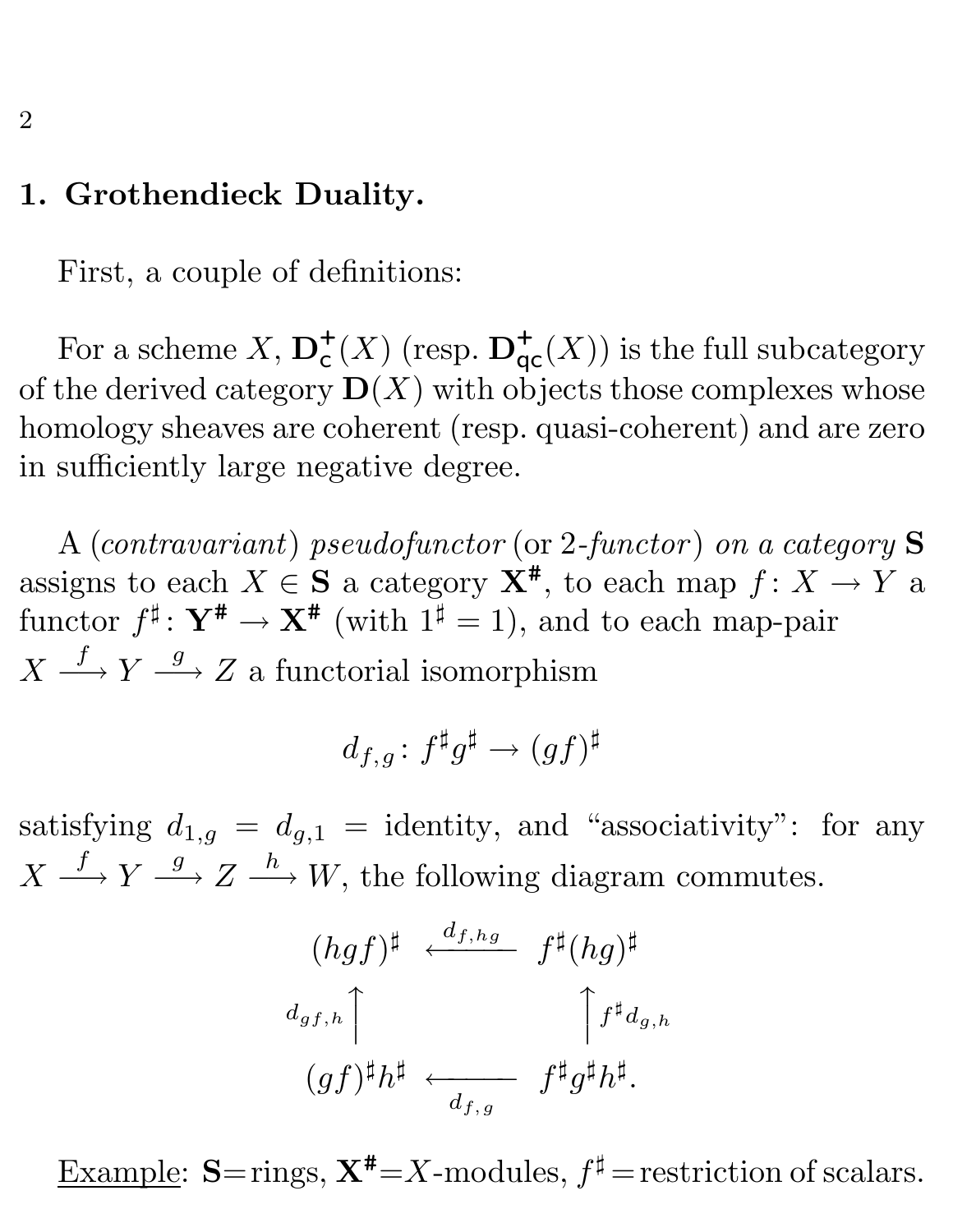**Duality Theorem.** *On the category* **S** *of finite-type maps of*  $s$ eparated noetherian schemes,  $\exists a \mathbf{D}_{\mathsf{qc}}^+$ -valued pseudofunctor  $(-)^{i}$  $(i.e., X' := \mathbf{D}_{\mathsf{qc}}^+(X) \ \forall X \in \mathbf{S}$  *which is uniquely determined up to isomorphism by the properties that it restricts to the usual inverse-image pseudofunctor*  $(-)^*$  *on the subcategory of étale maps, that if* p *is a proper map the functor*  $p^!$  *is right* $adjoint to \mathbf{R}p_*$  —pseudofunctorially: for proper  $X \stackrel{\tilde{q}}{\rightarrow} Y \stackrel{p}{\rightarrow} Z$ ,  $q^! p^! \; \stackrel{\sim}{\longrightarrow} \; (pq)^!$  *is adjoint to the natural composition* 

$$
\mathbf{R}(pq)_{*}q^{!}p^{!}\ \xrightarrow{\sim}\ \mathbf{R}p_{*}\mathbf{R}q_{*}q^{!}p^{!}\rightarrow\mathbf{R}p_{*}p^{!}\rightarrow 1,
$$

*and that for any fiber square* σ *in* **S**



*with j étale and p proper, the natural functorial isomorphism* 

(b) 
$$
j'^*p' = j'^!p' \xrightarrow{\sim} (pj')^! = (jp')^! \xrightarrow{\sim} p'^!j^! = p'^!j^*
$$

*is the* base-change map  $\beta_{\sigma}$  *associated to*  $\sigma$ *, i.e., the map adjoint* (*see above*) *to the natural composition*

$$
\mathbf{R} p'_{*} {j'}^{*} p^{!} \ \stackrel{\sim}{\longrightarrow} \ j^{*} \mathbf{R} p_{*} p^{!} \rightarrow j^{*}.
$$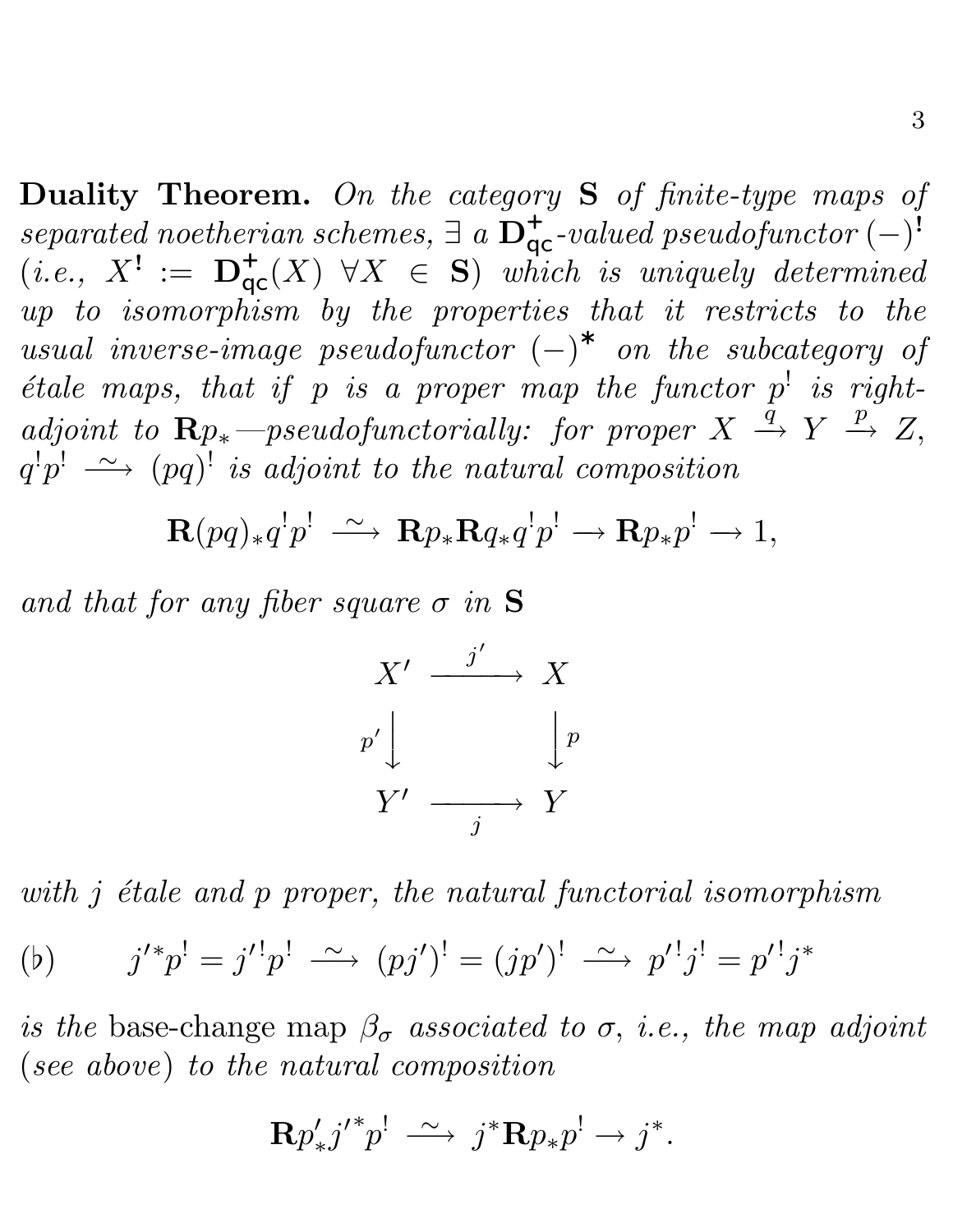STEPS IN PROOF. First show that  $\mathbf{R}p_*$  has a right adjoint  $p^!$ , see Deligne [**6**] (uses special adjoint functor thm.), or Neeman [**13**] (uses Brown Representability). Since  $\mathbf{R}(-)_*$  is a pseudofunctor on the category opposite to **S**, one makes this adjunction pseudofunctorial by defining  $q^!p^! \longrightarrow (pq)^!$  as in the statement. Can factor finite-type map  $f$  as  $f = pj$ , p proper, j an open immersion (Nagata's compactificaton theorem), and then set  $f' := j^*p'$ .

Check:  $f'$  independent (up to canonical isomorphism) of factorization, and has all asserted properties. One needs to show that  $\beta_{\sigma}$  is an isomorphism, at least when j is an open immersion, a statement which is equivalent to *sheafified proper duality*: for  $E \in \mathbf{D}_{\mathsf{qc}}(X)$  and  $F \in \mathbf{D}_{\mathsf{qc}}(Y)$ , the natural composite map

$$
\mathbf{R}p_*\mathbf{R}\mathcal{H}om_X(E,p^!F) \to \mathbf{R}\mathcal{H}om(\mathbf{R}p_*E,\mathbf{R}p_*p^!F) \to \mathbf{R}\mathcal{H}om(\mathbf{R}p_*E,F)
$$

is an isomorphism; this provides the glue for pasting together the two—a priori unrelated—pseudofunctors (−)**!** (for proper maps) and  $(-)^*$  (for open immersions, and *a posteriori* for étale maps).

A complete proof requires category-theoretic verification of *many* commutativities.

Grothendieck's first strategy for treating arbitrary proper maps was different: it was based on *pseudofunctorial properties of dualizing complexes.* We will return to this.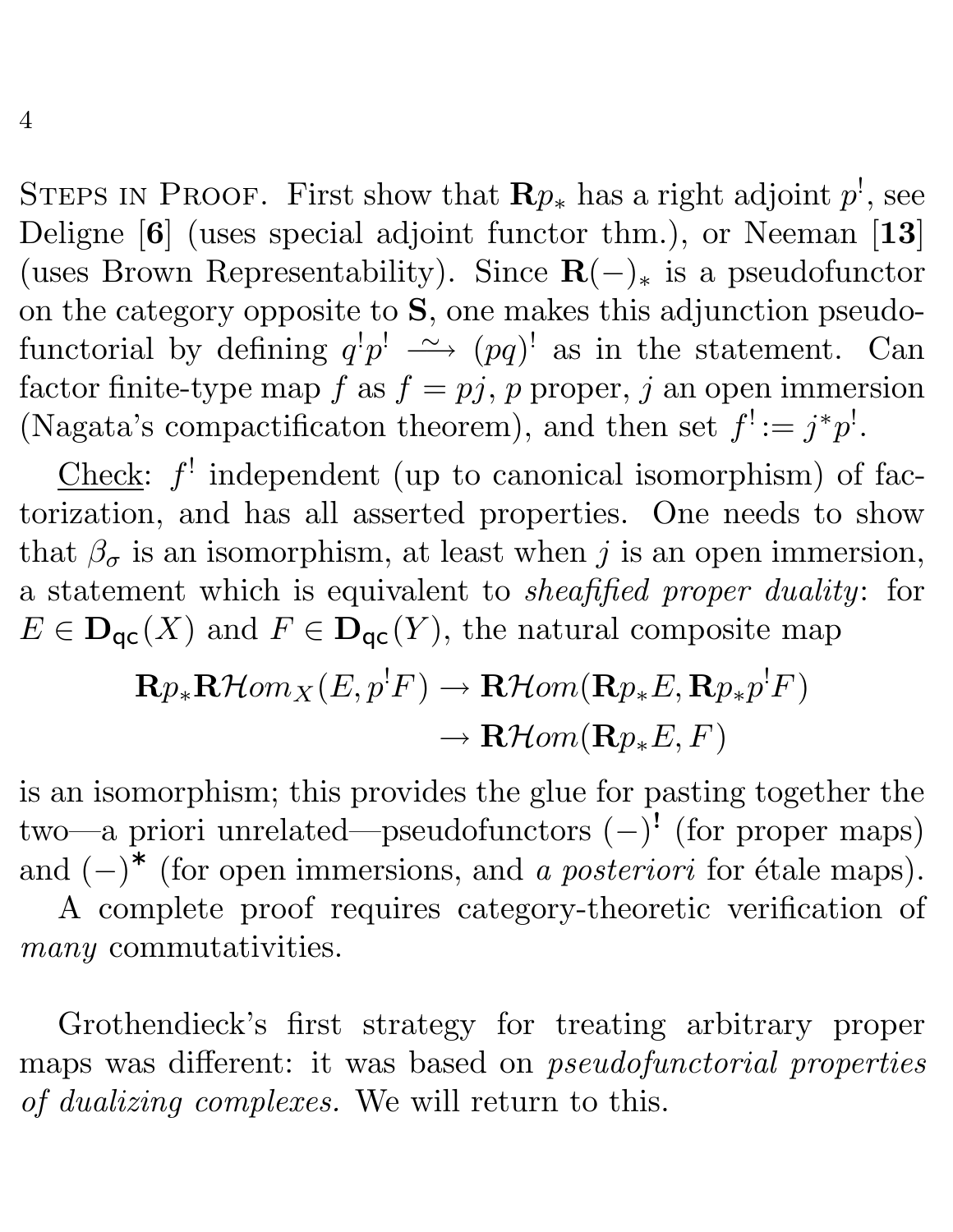## Remarks.

1. The fundamental *base-change theorem* states that  $\beta_{\sigma}$  *is an isomorphism whenever the maps* p *and* j *are tor-independent.*

For a proof, without noetherian hypotheses, see [**8,** Chap. 4]).

2. The approach in [**7**] to duality for *projective* maps is to treat separately several distinctive special situations, such as smooth maps, finite maps, and regular immersions (local complete intersections), where  $f'$  has a nice explicit description; and then to do the general case by pasting together special ones via some remarkable compatibilities, involving e.g., differential forms (fundamental local homomorphism, residue isomorphism, ... ). These concrete manifestations of duality motivate and enliven the subject; but there's no time for them today.

3. Various approximations to the Duality Theorem (covering most important situations) have been known for decades, see, e.g., [**7,** p. 383, 3.4] (many missing or incorrect details of which are treated in [**3**].) At present, however, the proofs of the theorems, as stated here, seems to need, among other things, a compactification theorem of Nagata, that any finite-type separable map of noetherian schemes factors as an open immersion followed by a proper map, a fact whose lengthy proof was not well-understood before the appearance of [**10**] and [**4**]; and even modulo that theorem, I am not aware of any really complete, detailed exposition in print of the proofs of duality or of base change (in full generality) prior to the recent one by Nayak [**11**].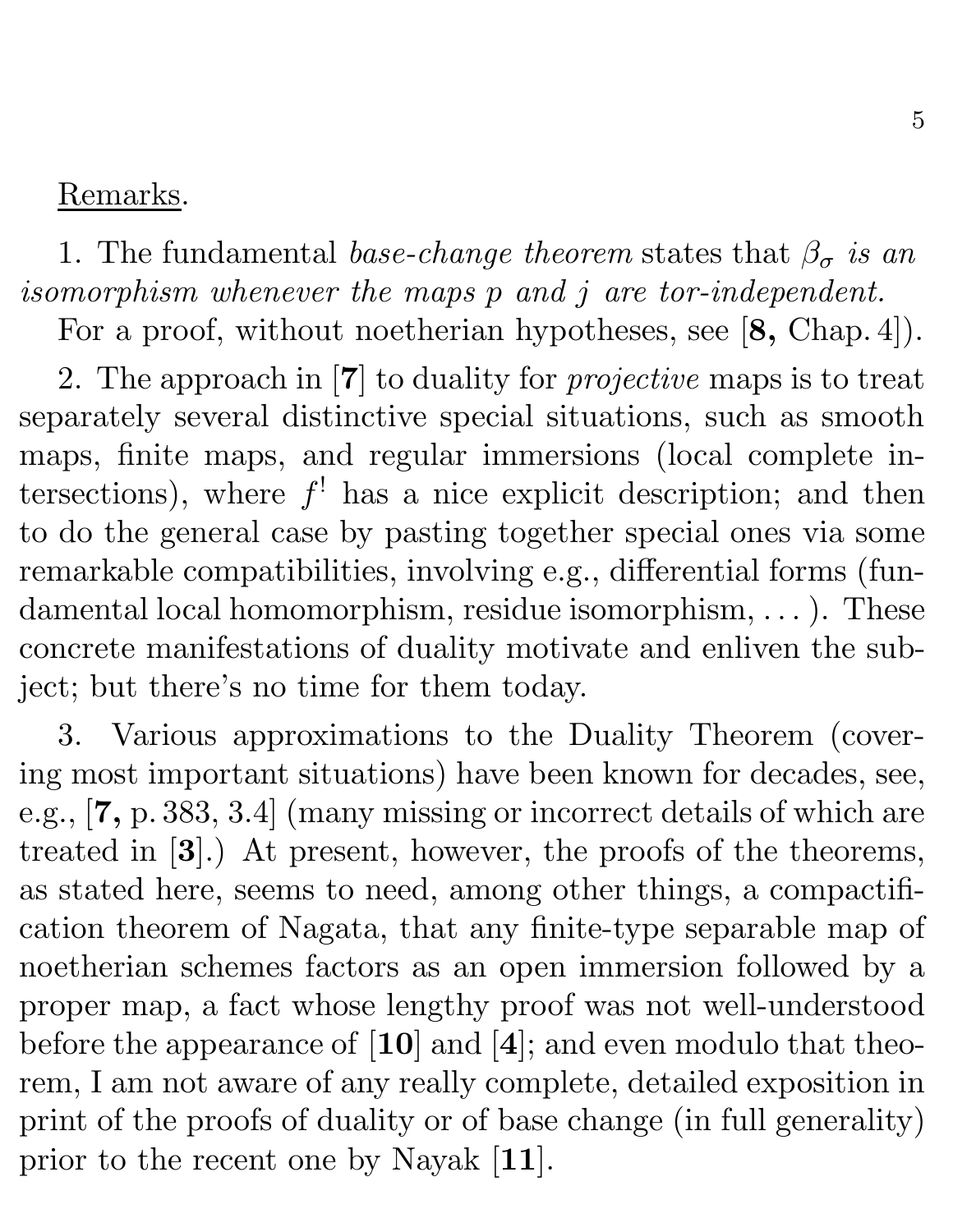# **2. Formal schemes, quick review.**

A, noetherian ring, complete w.r.t. ideal I. *Formal spectrum*

 $Spf(A, I):=\{$  prime ideals  $p \supset I\}$ 

Zariski topology, structure sheaf  $\mathcal O$  (sheaf of topological rings) such that for any basic open subset

$$
D(f) = \{ p \in \text{Spf}(A, I) \mid f \notin p \}, \qquad (f \in A)
$$

one has

 $\Gamma$  $(D(f), \mathcal{O}) = I$ -adic completion of the localization  $A_f$ .

Examples.

• If A is a complete local ring, maximal ideal m, then  $Spf(A, m)$ is a one-point space, with structure sheaf A.

• Spf $(A, (0))$  is just the usual Spec $(A)$ .

*Formal scheme*: glue together finitely many formal spectra, i.e., it's a noetherian topological space with a sheaf of topological rings, locally isomorphic to a formal spectrum.

Grothendieck's upgrade of Zariski's "holomorphic functions."

6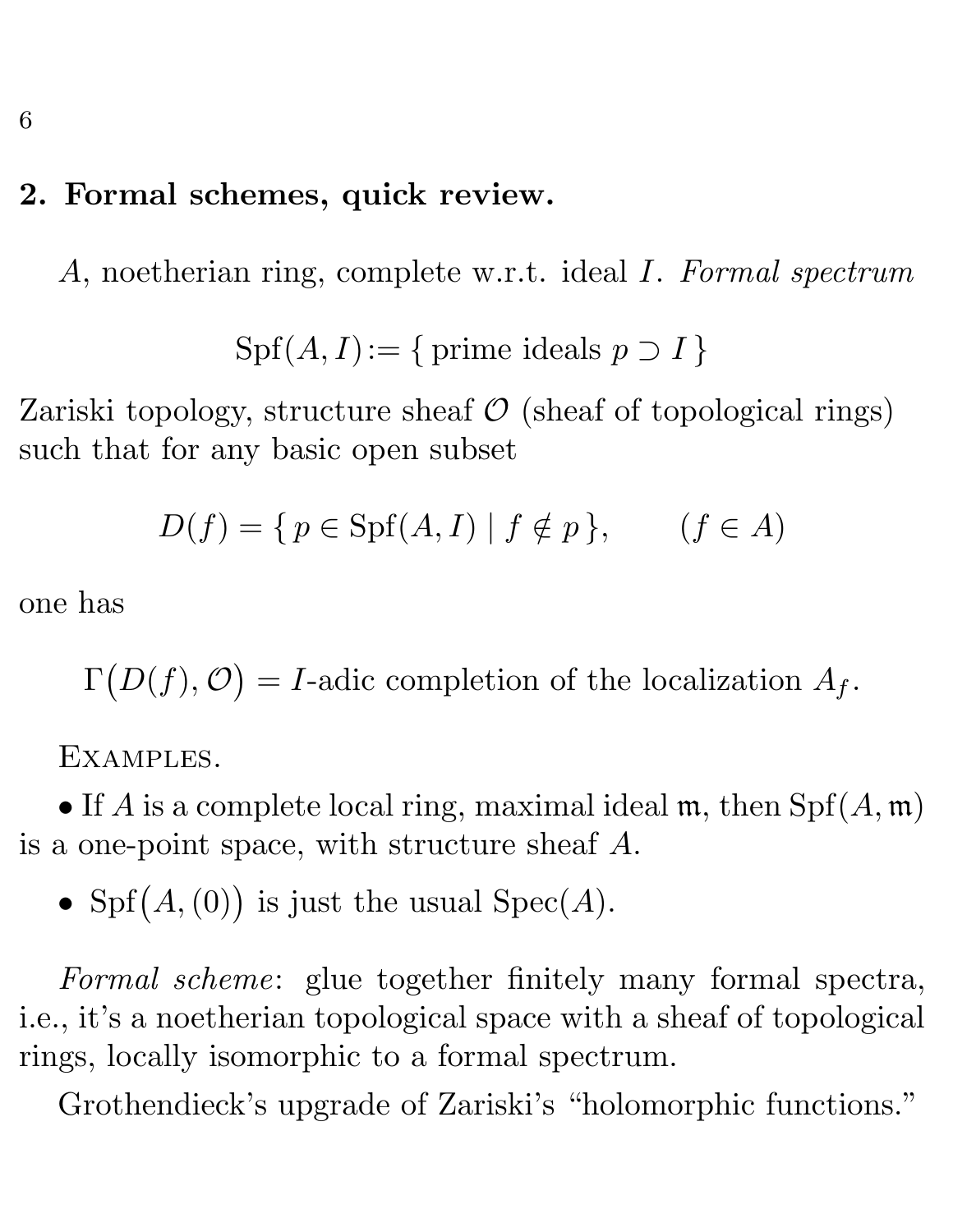Examples.

• An ordinary noetherian scheme  $(X, \mathcal{O}_X)$ ,  $\mathcal{O}_X$  regarded with discrete topology.

• Completion of such an  $(X, \mathcal{O}_X)$  w.r.t. a coherent  $\mathcal{O}_X$ -ideal  $\mathcal{I}$ : topological space is  $\text{Supp}(\mathcal{O}_X/\mathcal{I})$ , structure sheaf is  $\varprojlim_n \mathcal{O}_X/\mathcal{I}^n$ .

The topology of the structure sheaf of a formal scheme X is determined by an *ideal of definition* I (unique up to radical) which pastes together all the local I's defining the topologies on the open formal spectra  $\subset X$ .

A map of formal schemes  $f: X \to Y$  is a map of topologically ringed spaces—so if  $\mathcal I$  and  $\mathcal J$  are ideals of definition of X cany ringed spaces—so if  $\mathcal{L}$  and  $\mathcal{J}$  are ideals of definition of  $\Lambda$  and  $Y$ , respectively, then  $\mathcal{J}\mathcal{O}_X\subset \sqrt{\mathcal{I}}$ ; and there results a map of *ordinary* schemes  $f_0: (X, \mathcal{O}_X/\mathcal{I}) \to (Y, \mathcal{O}_Y/\mathcal{J}).$ 

For example, if X and Y are ordinary schemes, then  $\mathcal{I} = (0)$ ,  $\mathcal{J} = (0)$ , and  $f_0 = f$ .

Terminology:

f is *adic* if  $\sqrt{\mathcal{JO}_X} = \sqrt{\mathcal{I}}$ .

f is *pseudo-xxx* if  $f_0$  is xxx. (xxx=proper, or finite type, or ...). f is *xxx* if it is pseudo-xxx and adic.

For example, the natural map of one-point formal schemes  $\text{Spf } (\mathbf{C}[[t]],(t))$  $\Theta$   $\rightarrow$  Spf  $(C, (0))$  is pseudo-proper, but not proper.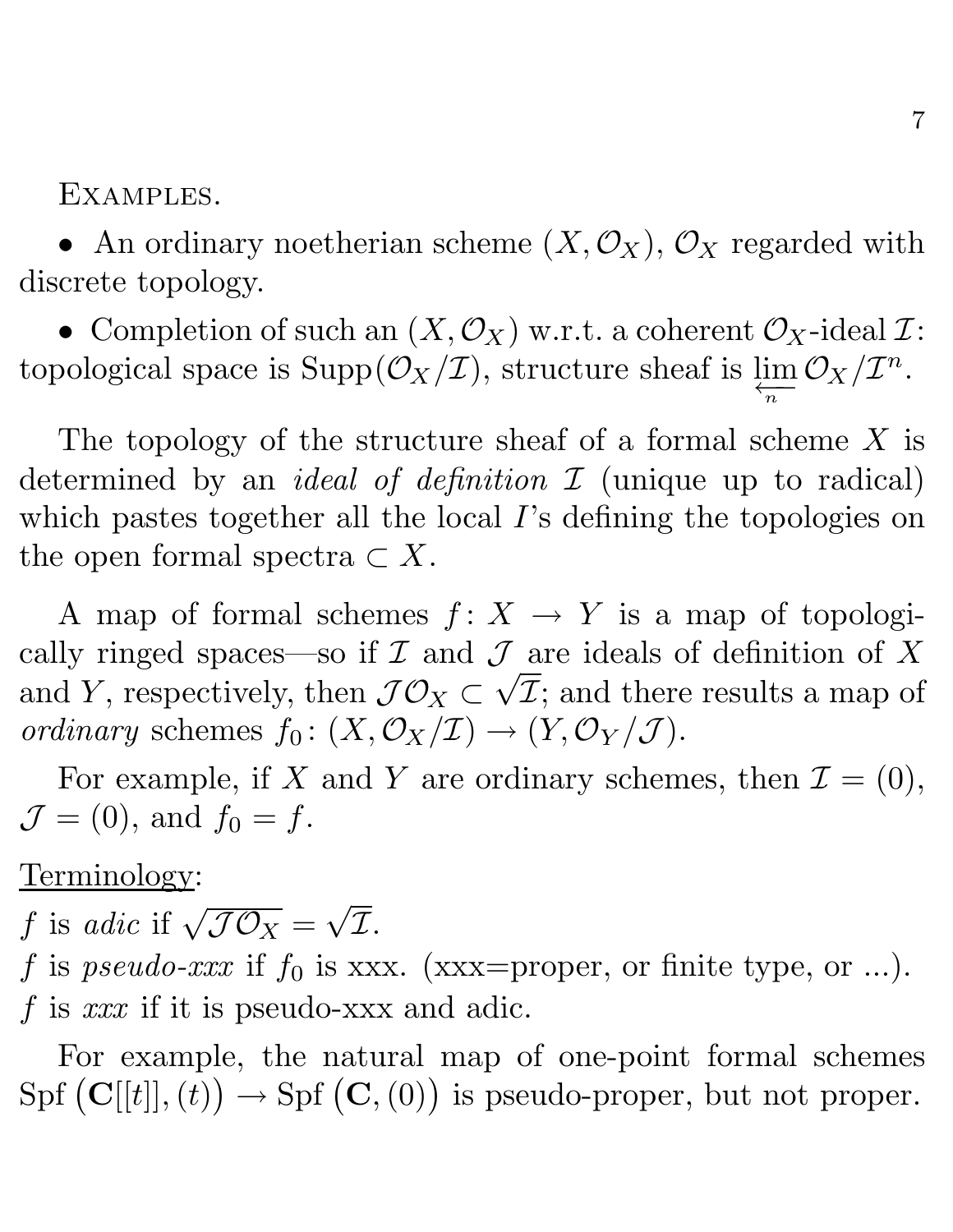Motivation for formal schemes:

- (A) Cf. role of complete rings in commutative algebra.
- (B) Unifies local and global duality in one context (see below).

**Proper duality for formal schemes.** *For any proper map*  $f: X \rightarrow Y$  *of formal schemes,*  $\mathbf{R} f_* \colon \mathbf{D}^+_{\mathsf{C}}(X) \rightarrow \mathbf{D}^+_{\mathsf{C}}(Y)$  *has a right adjoint.*

This is not a straightforward consequence of duality for ordinary schemes. It comes out of a more general pseudo-proper duality theorem [**1**, §8] via "Greenlees-May Duality," a generalization of local duality which first arose in algebra, but turns out to be closely related to duality for the canonical (pseudo-proper) map of formal schemes  $\hat{X} \to X$  where  $\hat{X}$  is a completion of a formal scheme X along a closed subscheme.

G-M duality, treated quite generally in [**2**], is used above in the following special form  $\left[1, \text{Prop. } 6.2.1\right]$ : on a formal scheme X, consider the *torsion functor* associating to any  $\mathcal{O}_X$ -module its submodule of sections annihilated by some open  $\mathcal{O}_X$ -ideal, and denote its derived functor by  $\Gamma$ . (When X is an ordinary scheme, (0) is the only open ideal, so  $\Gamma$  is the identity functor). Then:

*For all*  $E \in D(X)$  *and*  $F \in D_c(X)$ *, the natural map*  $\Gamma E \to E$ *induces an isomorphism*

 $\mathbf{R}$ Hom(E, F)  $\longrightarrow \mathbf{R}$ Hom( $\mathbf{\Gamma}$ E, F).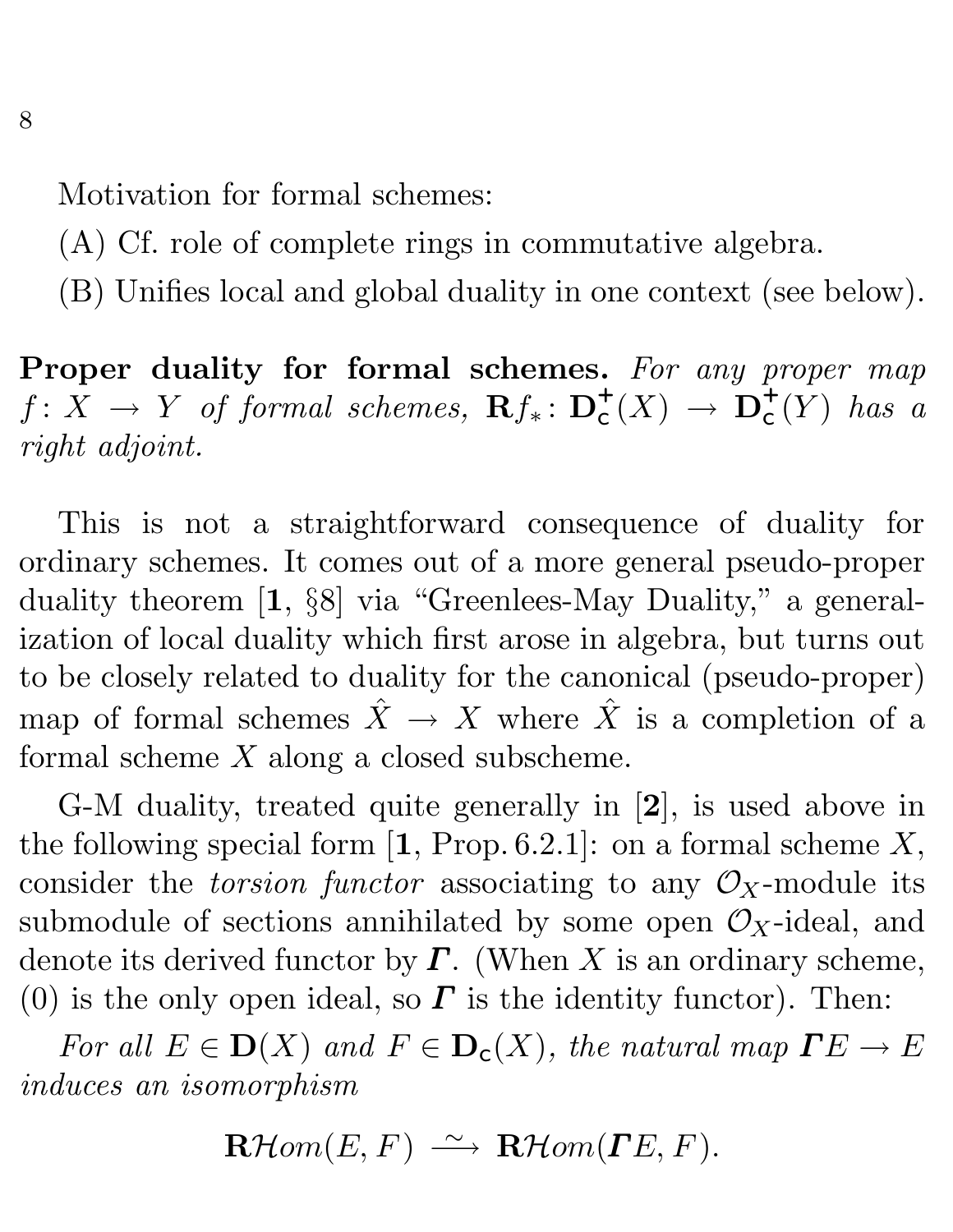PROBLEM. Don't know if can extend, as for ordinary schemes, to a pseudofunctor over *all* pseudo-finite-type separable maps, because not known if every such map compactifies, i.e., factors as an open immersion followed by a pseudo-proper map.

But at least one can extend to the category of *all composites of* (*any number of* ) *compactifiable maps and ´etale maps.* This has been done by Nayak [**11**, §7], who needed to invent pasting techniques different than those of Deligne (which require compactifications of maps).

# **3. Dualizing complexes and Grothendieck Duality.**

For a formal scheme X, a *dualizing*  $\mathcal{O}_X$ -complex R is one s.t.

(i)  $R$  is  $\mathbf{D}(X)$ -isomorphic to a bounded injective complex, with coherent homology, and

(ii) the natural map is an isomorphism  $\mathcal{O}_X \rightharpoonup \mathbf{R}\mathcal{H}$ om<sup>•</sup> $(R, R)$ .

For ordinary schemes, this is just the classic definition. More generally, if  $\kappa: \hat{X} \to X$  is a completion map and R is dualizing on X, then  $\kappa^*R$  is dualizing on X.

Not every formal scheme has a dualizing complex. For example, a homologically bounded  $R \in \mathbf{D}_{c}(X)$  is dualizing iff X has finite dimension and  $\forall x \in X$ ,  $R_x$  is dualizing on  $Spec(\mathcal{O}_{X,x})$  whence  $\mathcal{O}_{X,x}$  is a homomorphic image of a Gorenstein ring.

But any finite-dimensional formal scheme admitting a compactifiable map to a finite-dimensional locally Gorenstein formal scheme does have a dualizing complex.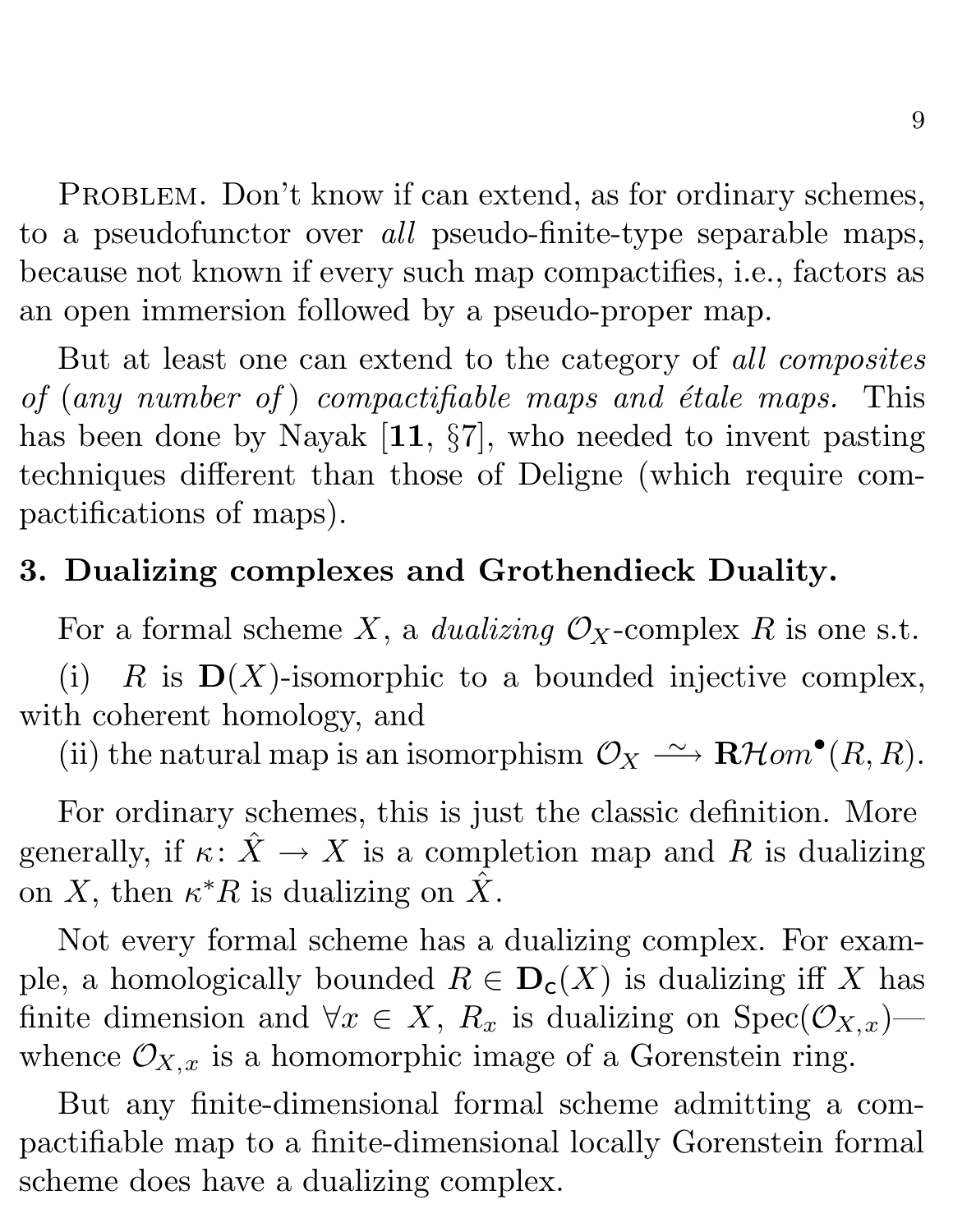*If* R *is dualizing then the dualizing functor*  $\mathcal{D}_R := \mathcal{H}$ *om* $(-, R)$ is an *involutive auto-antiequivalence of*  $\mathbf{D}_c(X)$ .

What this amounts to is that for any  $F \in D_c(X)$ —not just for  $F = \mathcal{O}_X$  as in the above definition—the natural map is an isomorphism

$$
F\,\stackrel{\sim}{\longrightarrow}\, \mathcal{D}_R\mathcal{D}_R F.
$$

Also have "Affine Duality": with  $\mathcal{D}_R^t(-) := \mathbf{R}\mathcal{H}om(-,\mathbf{\Gamma}R)$ , *for any*  $F \in \mathbf{D}_c(X)$  *the natural map is an isomorphism* 

$$
F \,\longrightarrow\, \mathcal{D}_R^t \mathcal{D}_R^t F.
$$

For example, if  $X = Spf(A, \mathfrak{m})$  is, as before, the formal spectrum of a complete local ring, so that  $\mathcal{O}_X$ -modules are just A-modules, then a dualizing  $\mathcal{O}_X$ -complex is just a dualizing A-complex in the usual commutative-algebra sense.

Moreover,  $\Gamma R$  is an injective hull of the residue field  $A/\mathfrak{m}$ , and affine duality is just Matlis duality.

The study of dualizing complexes on formal schemes was started, I believe, by Yekutieli—with a technically different formulation—in the mid 90s, and further developed in [**1**, §2.5].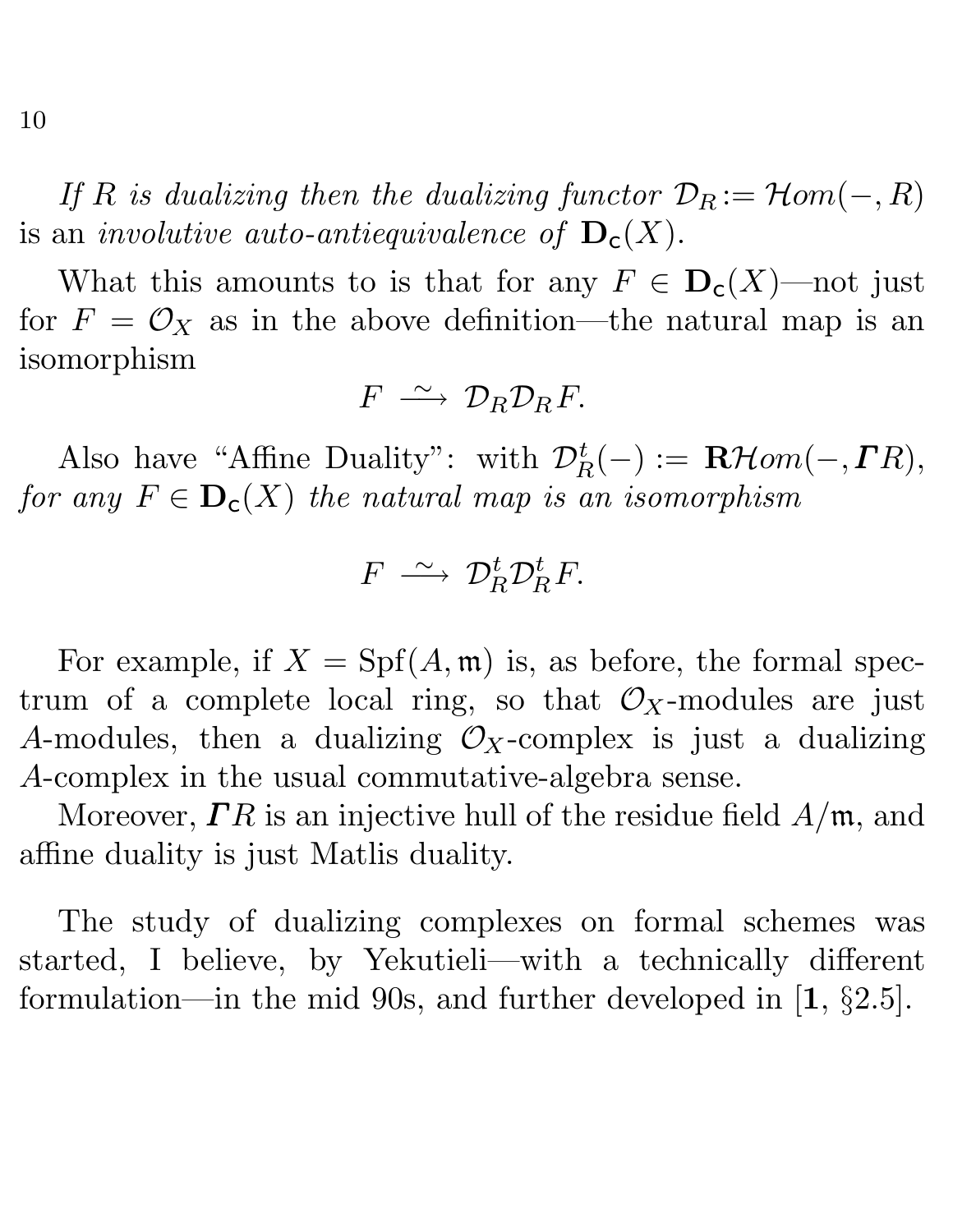#### **Relation to Duality Theorem.**

The relation between dualizing complexes and the duality pseudofunctor  $(-)^!$  is rooted in:

**Proposition.** Let  $f: X \to Y$  be a pseudo-proper map of formal *schemes or a finite-type map of separable noetherian schemes,* and let R be a dualizing  $\mathcal{O}_Y$ -complex. Then with  $R_f := f^! R$ ,

(i)  $R_f$  *is a dualizing*  $\mathcal{O}_X$ -complex.

(ii) *There is a functorial isomorphism*

$$
f^{!}E \ \stackrel{\sim}{\longrightarrow} \ \mathcal{D}_{R_f} \mathbf{L} f^* \mathcal{D}_R E \qquad (E \in \mathbf{D}_{\mathsf{c}}^+(Y)).
$$

This suggests the idea behind Grothendieck's first strategy for approaching duality for not-necessarily-projective maps (see p. 4). Indeed, the main thrust of [**7**, Chap. 6 and first half of Chap. 7] (many details of which are filled in and clarified in [**3**, §§3.1–3.4]) is to prepare for the proof of a (somewhat restricted) Duality Theorem by constructing a "coherent system" of dualizing complexes, in the following sense: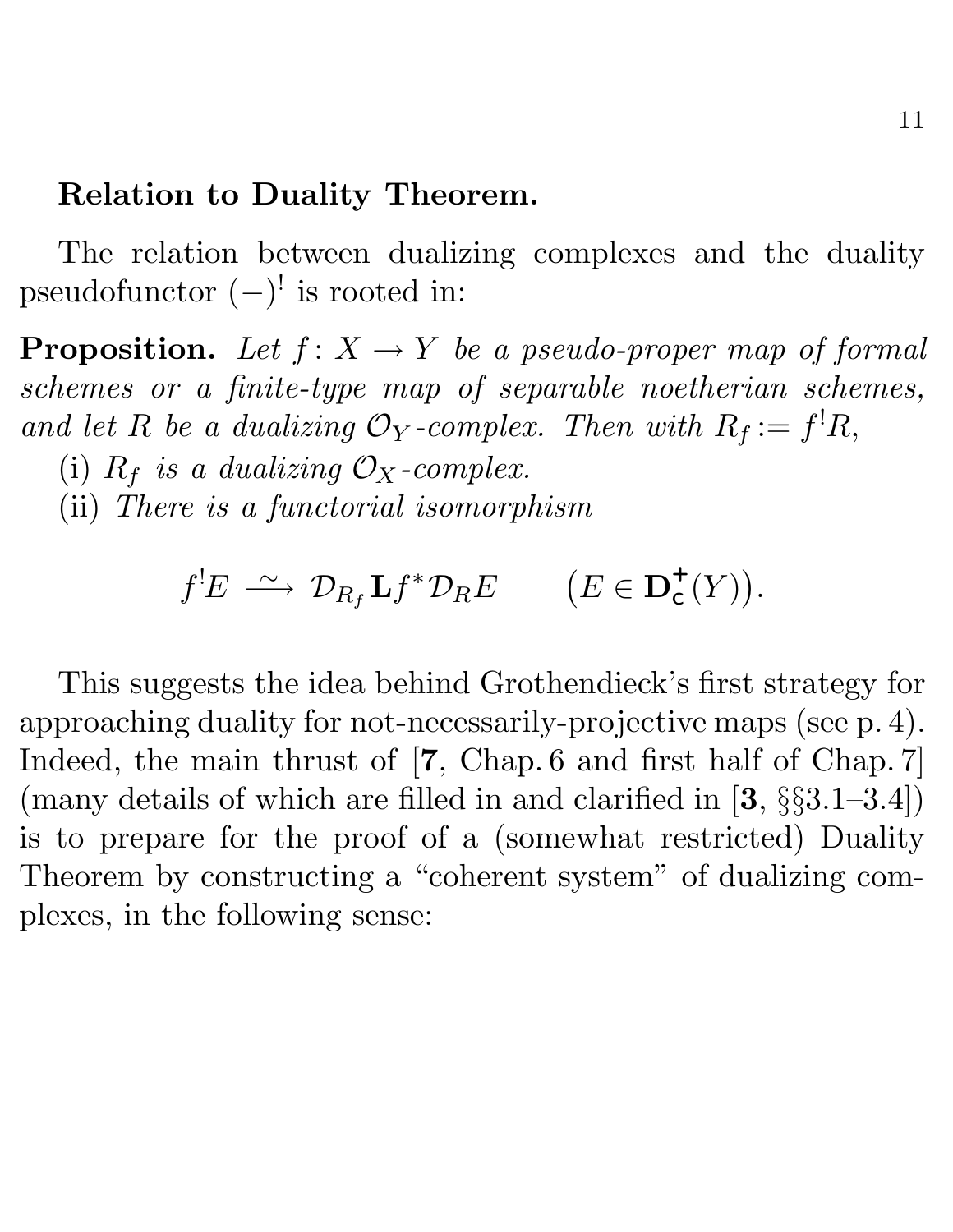**Definition.** A *Dualizing Complex* on a formal scheme Y is a map associating to each formal-scheme map  $f: X \to Y$  a dualizing complex  $R_f$  on X, to each open immersion  $u: U \to X$  a  $\mathbf{D}(U)$ -isomorphism  $\beta_{f,u} \colon u^*R_f \ \stackrel{\sim}{\longrightarrow}\ R_{fu},$  and to each proper map  $g: X' \to X$  a  $\mathbf{D}(X)$ -map  $\tau_{f,g}: \mathbf{R}g_*R_{fg} \to R_f$ , subject to:

(a) (Transitivity for  $\beta$ ) If  $v: V \to U$  is an open immersion, then the following natural diagram commutes:

$$
v^* u^* R_f \xrightarrow{v^* \beta_{f,u}} (uv)^* R_f
$$
  

$$
v^* \beta_{f,u} \downarrow \qquad \qquad \beta_{f,u,v}
$$
  

$$
v^* R_{fu} \xrightarrow{\beta_{fu,v}} R_{fuv}
$$

(b) (Duality) The pair  $(R_{fg}, \tau_{f,g})$  represents the functor  $\text{Hom}_{\mathbf{D}(X)}(\mathbf{R}g_*E, R_f) : \mathbf{D}^+_{\mathsf{C}}(X') \to \mathbf{D}^+_{\mathsf{C}}(X),$ 

that is, the natural composite map

$$
\text{Hom}_{\mathbf{D}(X')}(E, R_{fg}) \longrightarrow \text{Hom}_{\mathbf{D}(X)}(\mathbf{R}_{g*}E, \mathbf{R}_{g*}R_{fg})
$$
\n
$$
\xrightarrow{\text{via }\tau} \text{Hom}_{\mathbf{D}(X)}(\mathbf{R}_{g*}E, R_f)
$$

is an isomorphism. Further (transitivity for  $\tau$ ), if  $h: X'' \to X'$  is proper then the following diagram commutes:

$$
\begin{array}{ccc}\n\mathbf{R}g_{*}\mathbf{R}h_{*}R_{fgh} & \xrightarrow{\sim} & \mathbf{R}(gh)_{*}R_{fgh} \\
\mathbf{R}g_{*}\tau_{fg,h} & & \downarrow{\tau_{f,gh}} \\
\mathbf{R}g_{*}R_{fg} & \xrightarrow{\tau_{f,g}} & R_{f}\n\end{array}
$$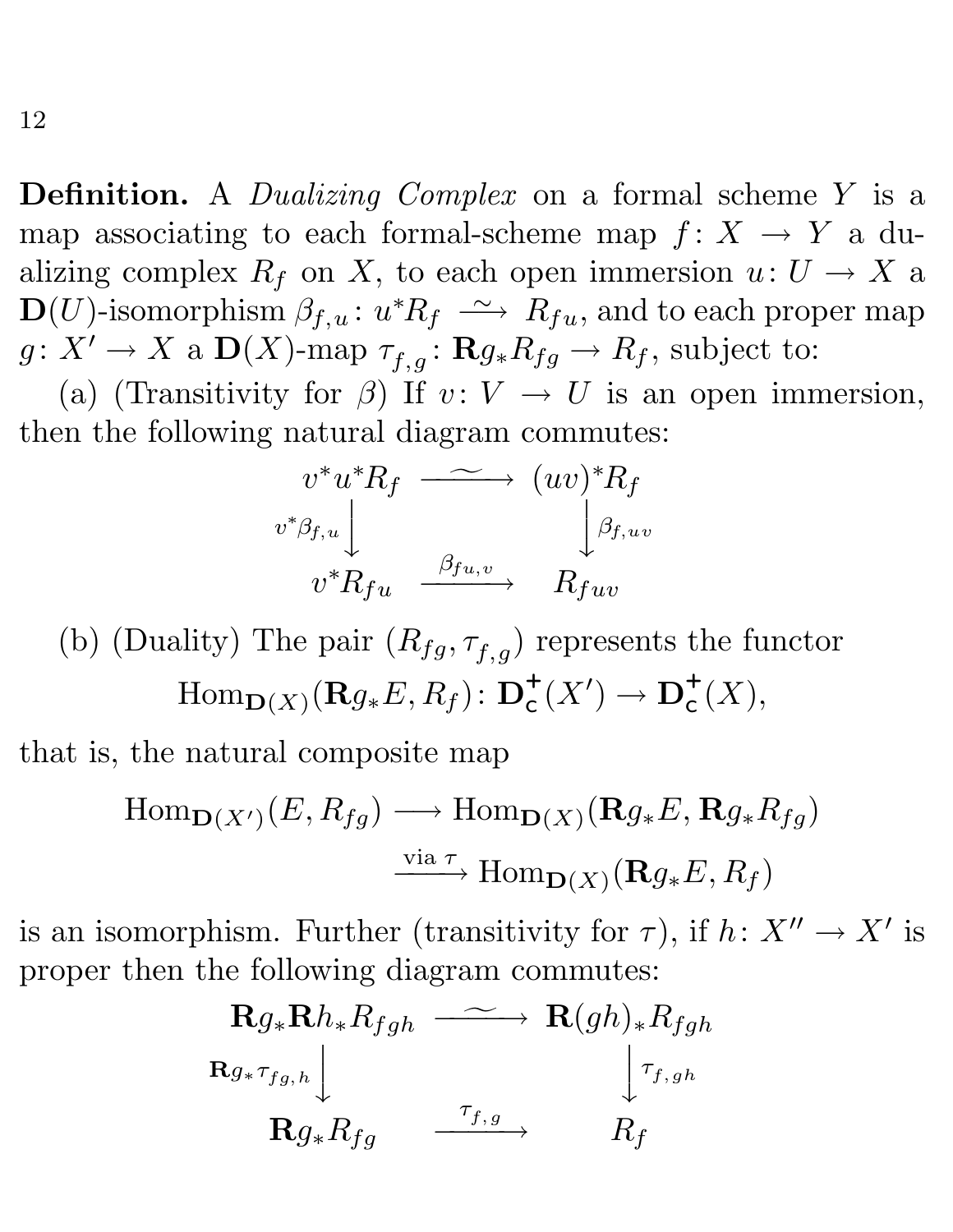(c) (Local nature of  $\tau$ .) In a fiber square



if g (hence  $h$ ) is proper and u (hence v) is an open immersion, then the following natural diagram commutes:

$$
u^* \mathbf{R} g_* R_{fg} \longrightarrow \mathbf{R} h_* v^* R_{fg}
$$
  

$$
u^* \tau_{f,g} \downarrow \simeq \mathbf{R} h_* \beta_{fg,v}
$$
  

$$
u^* R_f \longrightarrow R_{fu} \leftarrow \tau_{fu,h} \mathbf{R} h_* R_{fuh} = \mathbf{R} h_* R_{fgv}
$$

EXAMPLE. If R is a dualizing  $\mathcal{O}_Y$ -complex, associate to each map  $f: X \to Y$  the dualizing  $\mathcal{O}_X$ -complex  $R_f := f^! R$ , to each open immersion  $u: U \to X$  the identity map of  $u^*R_f = R_{fu}$ , and to each proper map  $g: X' \to X$  the natural composite map  $\tau = \tau_{f, g} \colon \mathbf{R} g_{\ast}(fg)^! R \ \stackrel{\sim}{\longrightarrow} \ \mathbf{R} g_{\ast} g^! f^! R \to f^! R.$ 

The idea is to "reverse this example."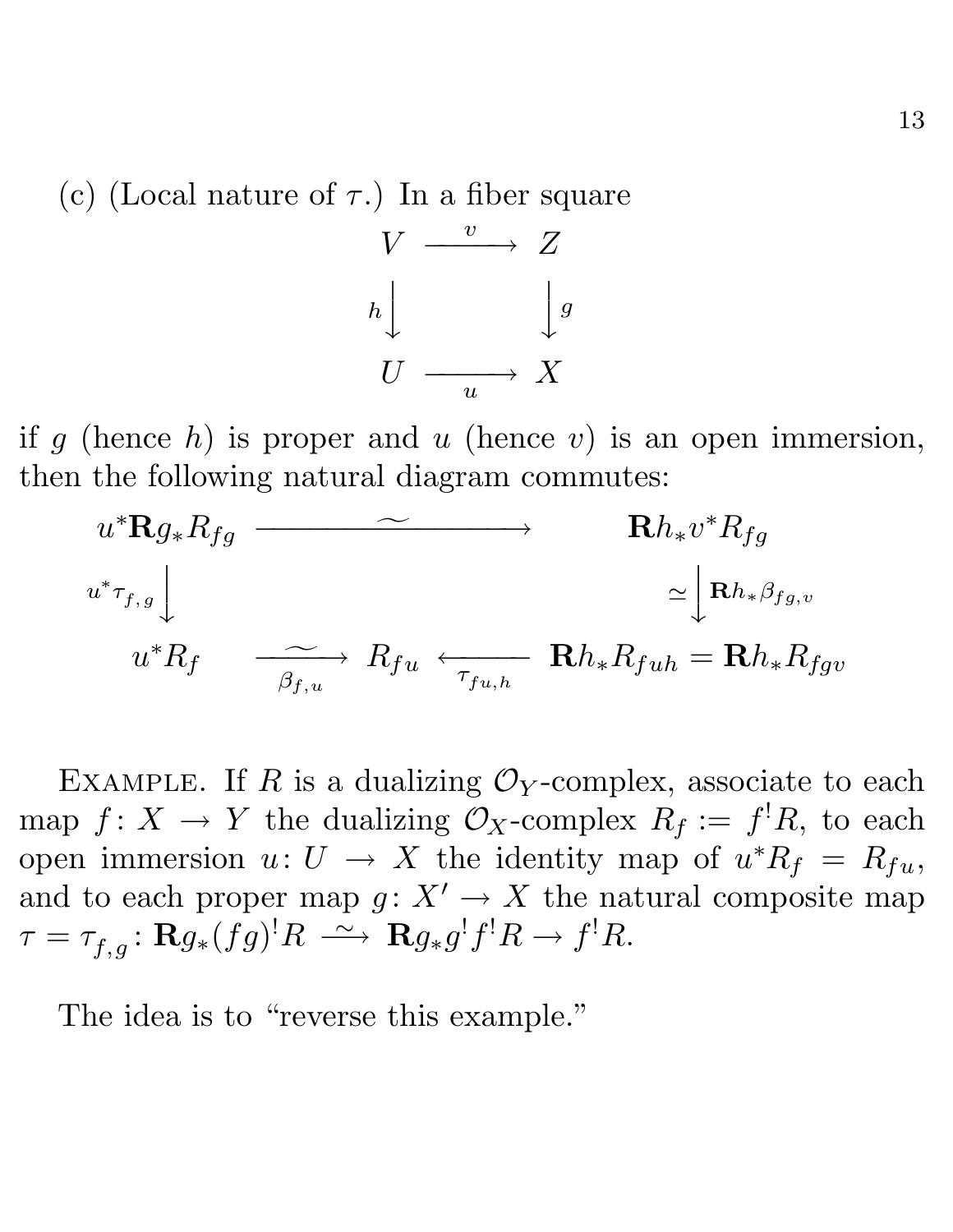**Theorem.** *Let* **S** *be a subcategory of the category of ordinary schemes such that if*  $Y \in S$  *then* Y *has a Dualizing Complex. Then there is on*  $S$ <sup>*a*</sup>  $D_c^+$ -valued pseudofunctor<sup>!</sup> which has the properties listed in the Duality Theorem, with  $D_c^+$  in place of  $D_{qc}^+$ .

*Moreover, with this*<sup>1</sup>, *any Dualizing Complex*  $(R, \beta, \tau)$  *on* Y *for which*  $R_{1y}$  *is isomorphic to a given dualizing*  $\mathcal{O}_Y$ *-complex* R *is isomorphic* (*in the obvious sense*) *to the one in the preceding example.*

IDEA OF PROOF: Define  $f'$  for  $f: X \to Y$  by

 $f^{!}E = \mathcal{D}_{f}^{Y}\mathbf{L}f^{*}\mathcal{D}_{1}^{Y}E$   $(E \in \mathbf{D}_{c}^{+}(Y))$  $\overline{ }$ 

where, after choosing a Dualizing Complex  $(R^Y, \beta^Y, \tau^Y)$  on each Y, we set  $\mathcal{D}_f^Y(-) := \mathcal{H}om_X(-, R_f^Y)$ . Then check!!

The second assertion is based on a standard uniqueness property of dualizing complexes [**7**, p. 266, Thm. 3.1].

*Remarks.* This theorem says less than the Duality Theorem: the restriction to **S** of the pseudofunctor in that theorem satisfies this one. But for formal schemes, a similar approach does give results not as yet otherwise obtainable (see below).

The real difficulty in this approach lies in the construction of Dualizing Complexes, as in [**7**, Chaps. 6 and 7].

Recently, Yekutieli and Zhang have exploited the notion of "rigid dualizing complex," first used by Van den Bergh in noncommutative algebra, to produce an elegant new approach to the construction of Dualizing Complexes on schemes of finite type over a fixed finite-dimensional regular one (see ArXiv).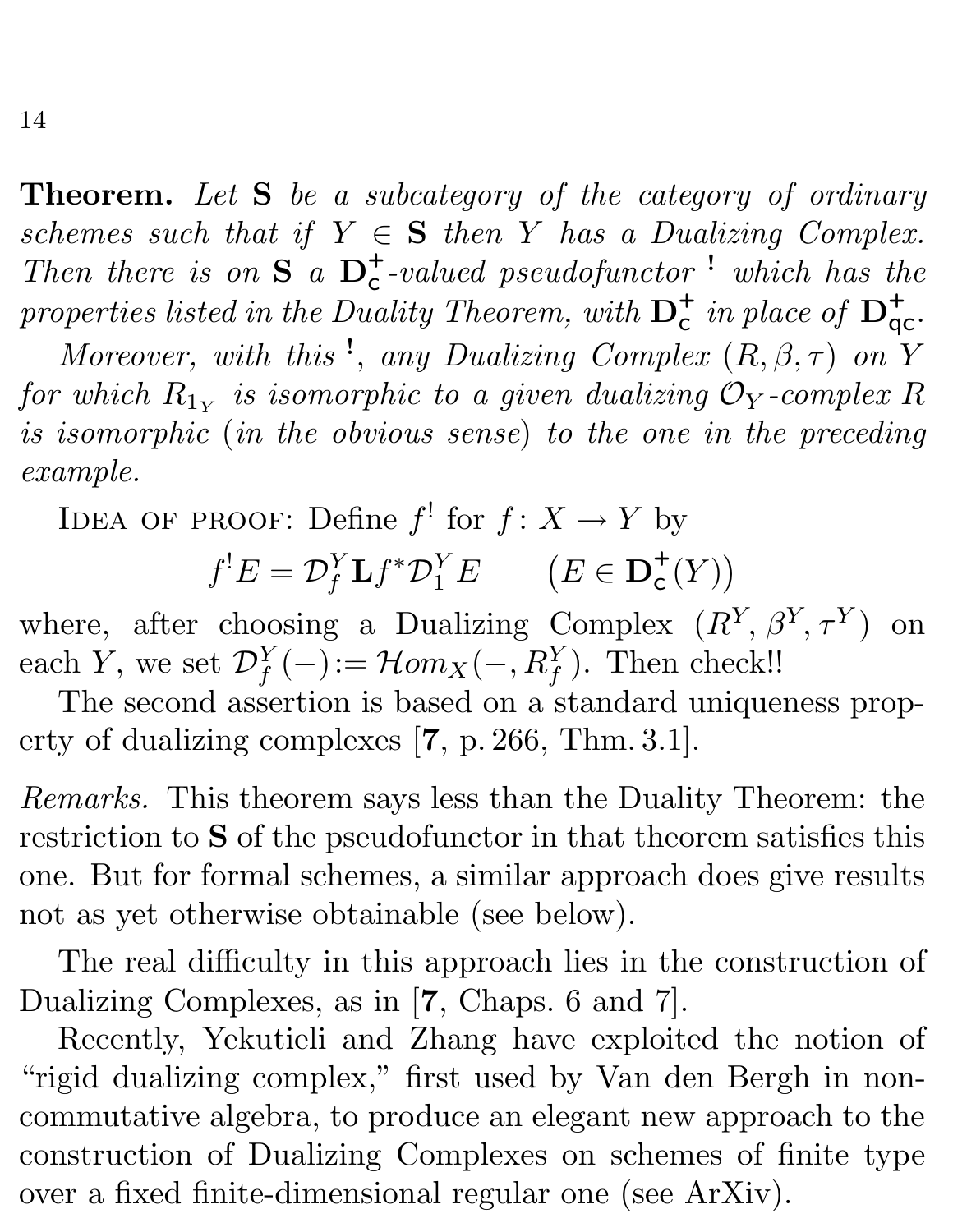### **4. A Cousin-complex pseudofunctor on formal schemes.**

In [**7**], the first major step (Chapter 6) toward existence of Dualizing Complexes is the construction of a pseudofunctor on finite-type scheme-maps of bounded fiber dimension, taking values in categories of *residual complexes.* The second (Chapter 7) establishes the duality property (b) of Dualizing Complexes.

A residual  $\mathcal{O}_X$ -complex is one isomorphic to a direct sum of the injective hulls of the residue fields at the points of  $x \in X$ , and having coherent homology. More precisely, any  $\mathcal{O}_{X,x}$ -module is to be regarded as a sheaf constant on the closure of  $x$ , and 0 elsewhere.

On a formal scheme which has a dualizing complex, *if*  $\mathcal R$  *is a residual complex then*  $R := \mathbf{R}$ Hom( $\mathbf{\Gamma} \mathcal{O}_X, \mathcal{R}$ ) *is dualizing, and in*  $D(X)$ ,  $R \cong IR$ . There results an equivalence of categories

Q: {Residual complexes}  $\stackrel{\approx}{\rightarrow}$  {Dualizing complexes}.

A quasi-inverse, the *Cousin functor* E, will now be described.

A *codimension function* on a formal scheme X is a function  $d: X \to \mathbb{Z}$  such that  $d(x') = d(x) + 1$  whenever x' is an immediate specialization of x (i.e., the closure  $\{x'\}$  is a maximal irreducible subscheme of  $\overline{\{x\}}$ ). For example, if R is a residual complex, and  $x \in X$  has residue field  $k(x)$ , there is a unique integer  $d(x)$ such that for all  $i \neq d(x)$ ,  $\text{Ext}^i(k(x), \mathcal{R}_x) = 0$ ; and this defines a codimension function.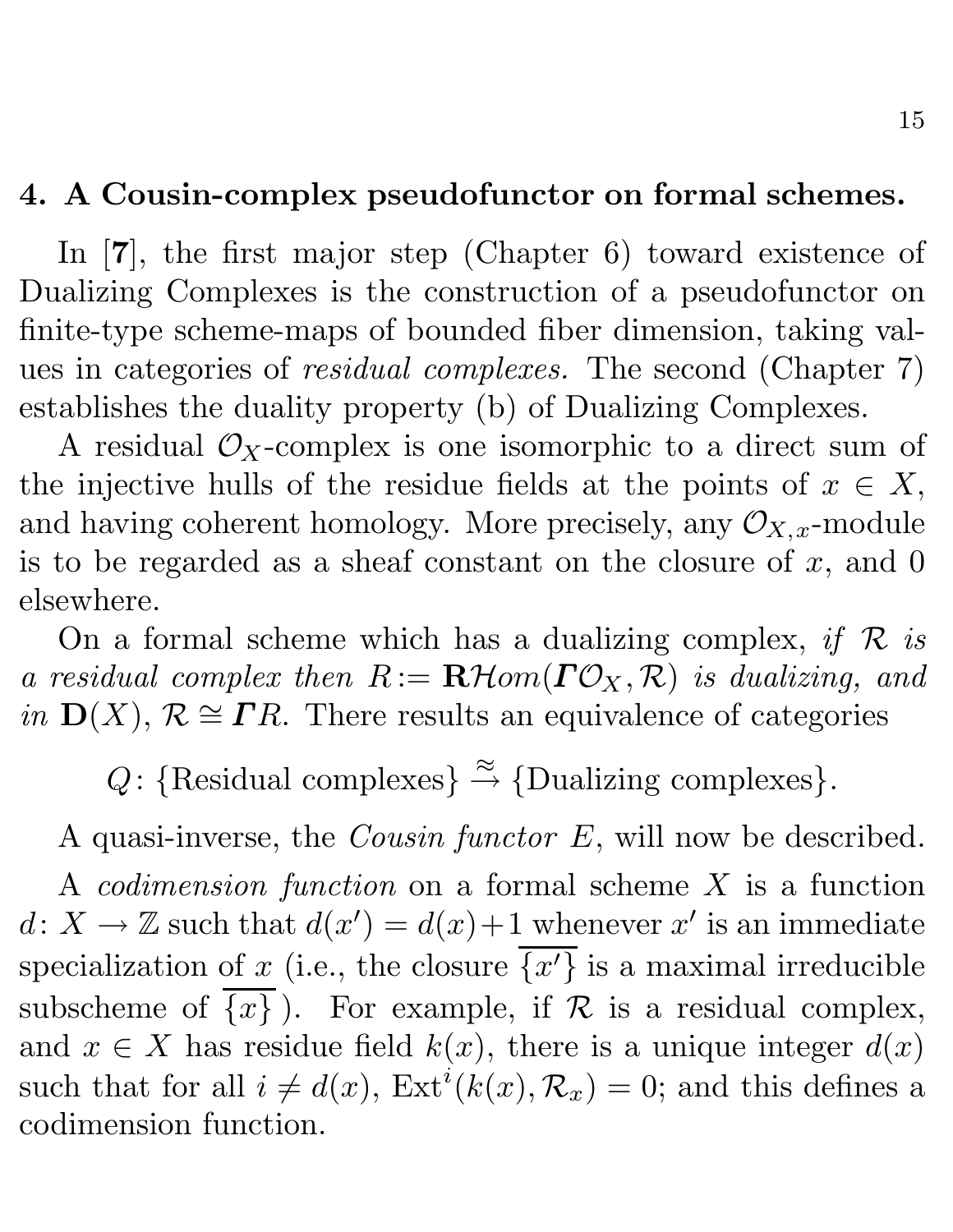A formal scheme having a codimension function must be catenary. And any catenary formal scheme which is biequidimensional does have a codimension function.

W.r.t. a cod'n function d, a *Cousin complex*  $\mathcal{G}^{\bullet}$  is one such that in each degree  $n$  there is an isomorphism

$$
\mathcal{G}^n \; \xrightarrow{\sim} \; \bigoplus_{d(x) = n} \mathcal{G}(x)
$$

where each  $\mathcal{G}(x)$  is an  $\mathcal{O}_{X,x}$ -module (regarded as a sheaf, see above) supported at the maximal ideal. The subtlety lies in the boundary maps, which are made up of "residues."

For example, any residual complex is a Cousin complex w.r.t. its associated codimension function.

To each  $\mathcal{O}_X$ -complex  $C \in \mathbf{D}(X)$  there is associated, functorially, a Cousin complex  $E(C)$  such that  $E(C)(x) = H_x^{d(x)}(C)$ , where  $H_x$  is the derived functor of the functor of sections with support in the closure of x. (In the cases of most interest here, this turns out to be the same as algebraic local cohomology.) More precisely,  $E(C)$  is the  $E^1$  term of the spectral sequence associated to the filtration of  $X$  defined by  $d$ .

If  $C$  is a Cousin complex, there is a natural isomorphism  $C \longrightarrow EQ(C).$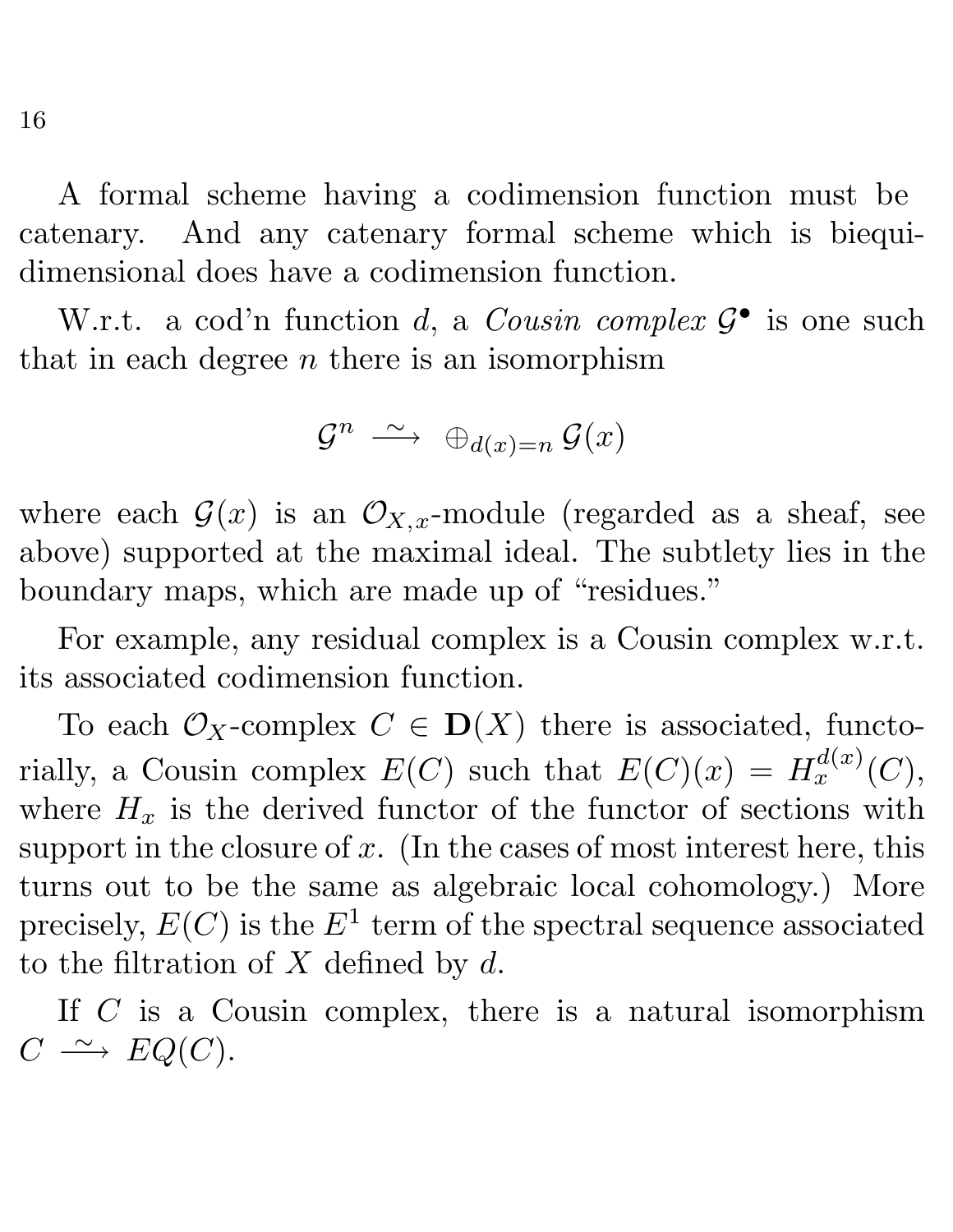Reference [**9**] is devoted to the construction (based ultimately on local properties of residues), and the initial study of, a *pseudofunctor*  $(-)^{\#}$  *on the category*  $\mathbb{F}_{c}$  *of pseudo-finite-type maps of formal schemes with codimension functions, taking values in the corresponding categories of Cousin complexes.*

This generalizes [**7**, Chap. 6] in several ways: it makes sense for all Cousin complexes, but does take residual complexes to residual complexes; and it is defined for maps in  $\mathbb{F}_c$ , not just for maps (with bounded fiber dimension) of ordinary schemes.

The pseudofunctor  $(-)^{\#}$  is an ordinary-complex approximation to the derived-category torsion duality functor  $\boldsymbol{\Gamma}(-)^!$ . It is got by gluing local candidates, whose definition uses that maps are locally  $(smooth) \circ (closed \, \, immersion)$ . For smooth maps, one "Cousinifies" the relation  $f^!E = \mathbf{L}f^*E \otimes \Omega_f^{\text{top}}$ , and for closed immersions  $g: X \hookrightarrow Y$ , one Cousinifies the relation  $g^{!}E = \mathbf{R}\mathcal{H}om(g_{*}\mathcal{O}_{X}, E).$ 

Details (100 pages or more) omitted here.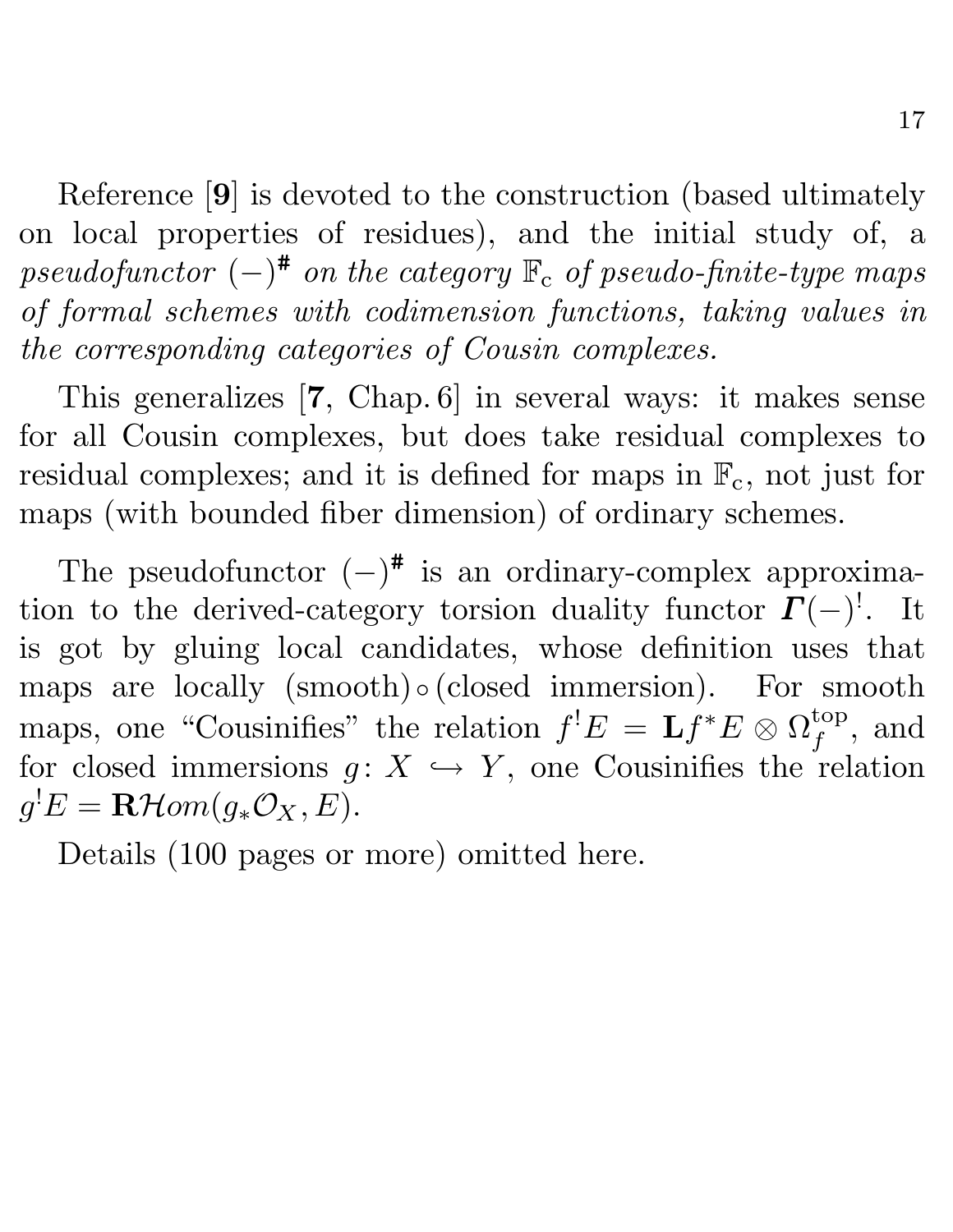The relation between  $(-)^{\#}$  and  $\Gamma(-)$ <sup>!</sup> is nailed down by Sastry in [**14**]. He proves:

**1.** For any composite  $f: X \to Y$  of compactifiable maps, and any Cousin  $\mathcal{O}_Y$ -complex C, there is a canonical pseudofunctorial map  $Qf^{\#}C \to \Gamma f^!C$ , which becomes an isomorphism upon application of the Cousin functor  $E$ ; and which is itself an isomorphism if  $f$  is flat or  $C$  is injective.

**2.** (Duality for Cousin complexes.) For a pseudo-proper  $f: X \to Y$ , and a Cousin  $\mathcal{O}_Y$ -complex F,  $f^{\#}F$  represents the functor Hom $(f_*C, F)$  of Cousin  $\mathcal{O}_X$ -complexes C.

**3.** (Recall that  $(-)^{\#}$  takes residual complexes to residual complexes, so, via equivalence, can be thought of as taking dualizing complexes to dualizing complexes.)

On the category of pseudo-finite-type maps of formal schemes admitting a dualizing complex there is a pseudofunctor  $(-)^{(!)}$ such that (modulo technicalities):

(a) For  $f: X \to Y$ , if R is any dualizing complex on Y then

$$
f^{(!)} = \mathcal{D}_{f^{\#}R} \mathbf{L} f^* \mathcal{D}_R.
$$

(b) If f is a composite of compactifiable maps, then  $f^{(!)}\cong f^{!}$ , where the latter is Nayak's version of the dualizing functor.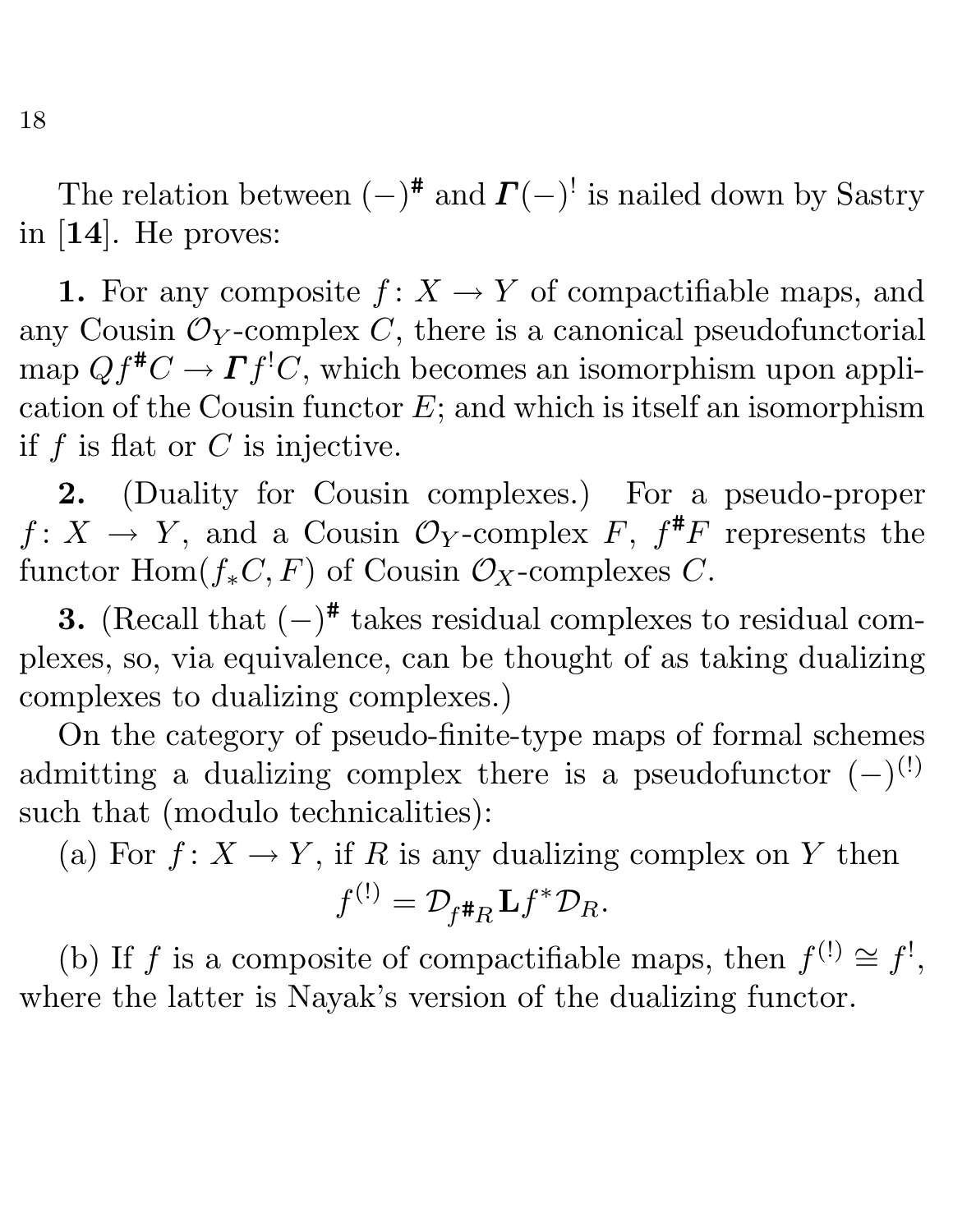It was to the preceding item **3** that I referred earlier when I said that the Dualizing-Complexes approach affords duality results not otherwise obtainable—Sastry's results can be applied to some maps which are not composites of compactifiable ones.

All is properly explained in Contemporary Math 375.

Finally, here is a striking result due to Yekutieli and Zhang for ordinary schemes (where  $\Gamma =$  identity), generalized to formal schemes in [**9**] and [**12**]:

On a formal scheme which has a dualizing complex, let  $\mathcal R$ be a residual complex, with corresponding codimension function d. Then duality w.r.t.  $\mathcal{R}$ , i.e., the functor  $\mathcal{H}om^{\bullet}(-, \mathcal{R}),$ is an *antiequivalence* from the category  $\mathcal{A}_{c}(X)$  of coherent  $\mathcal{O}_{X}$ modules to the category of d-Cousin complexes  $\mathcal G$  such that  $\mathbf{R}\text{Hom}(\mathbf{\Gamma} \mathcal{O}_X, \mathcal{G})$  has coherent homology. A quasi-inverse is the functor  $H^0$ *Hom*<sup>•</sup>(-, *R*).